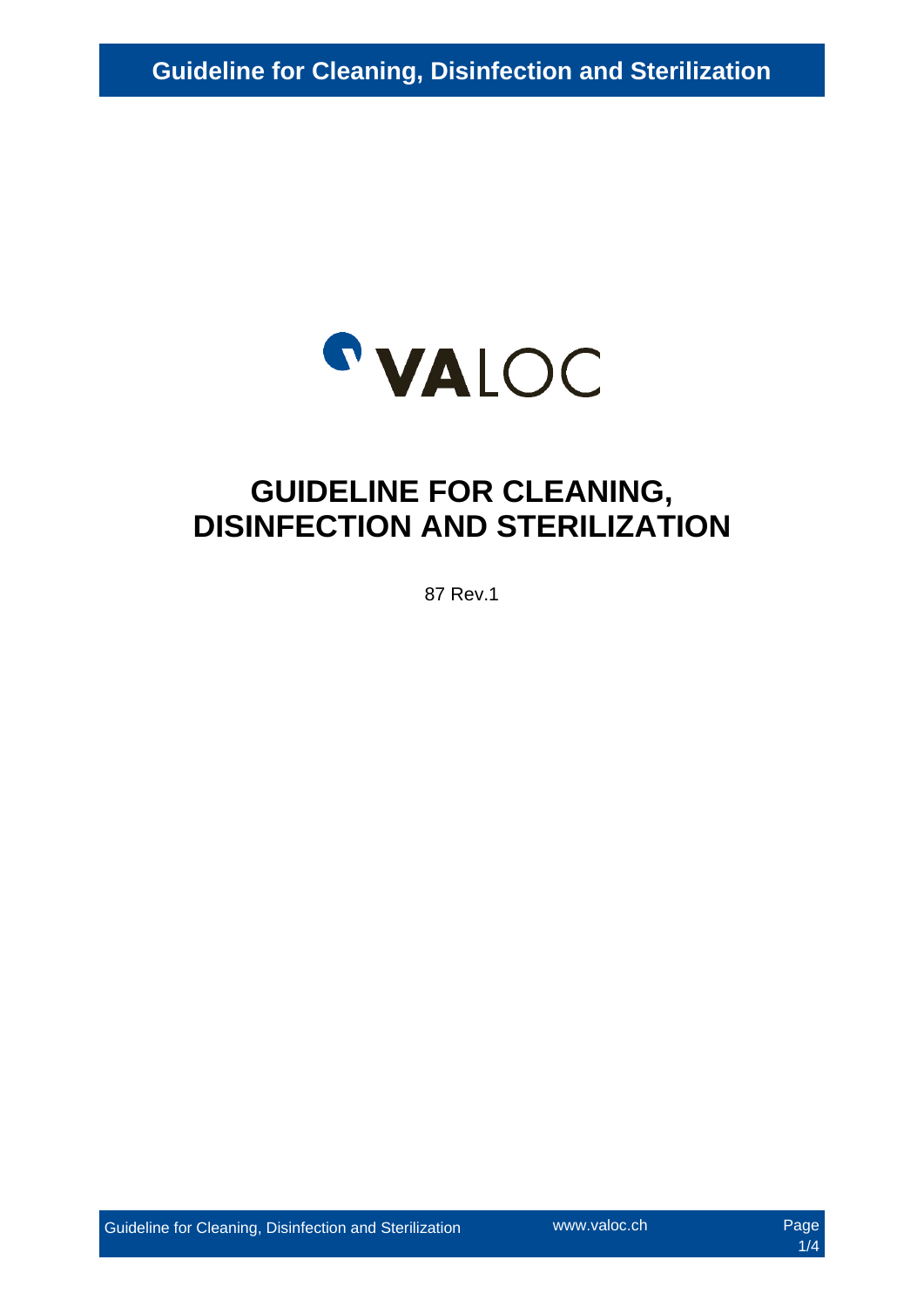# **1. PURPOSE OF THIS DOCUMENT**

This document gives general guidance on how medical devices manufactured by Valoc AG that are suitable for cleaning, disinfection and sterilization may be processed to prepare them for use.

# **2. GENERAL INFORMATION / PRINCIPLES**

The applicability of these guidelines for Valoc AG devices is indicated in the Instructions for Use (IFU). Where required, disassembly and assembly of the device components shall be performed in accordance with the applicable IFU.

All instruments / prosthetic components must be cleaned, disinfected and, if required, sterilized before every use. This applies for first-time use of multiple-use components after delivery, as well as for single-use devices that are delivered non-sterile and might have to be disinfected or sterilized prior to use.

Cleaning and disinfection and/or sterilization is performed after removal of the protective transport packaging. Effective cleaning and disinfection are mandatory requirements for efficient sterilization.

It is the responsibility of the user to ensure the following:

- only procedures that are sufficiently and specifically validated for the equipment or the devices are used for cleaning, disinfection and sterilization.
- the equipment used (disinfector, sterilizer) is regularly maintained, checked and calibrated.
- the instructions regarding Valoc AG product components, the equipment, disinfectants and cleaning fluids must be observed at all time.

In addition to these guidelines, please observe the legal regulations valid in your country as well as the hygiene regulations of the dental practice or the hospital.

# **3. SCOPE OF THE GUIDELINE**

These instructions apply to all Valoc AG instruments (for multiple use) and prosthetic components of Valoc AG products.

The instructions apply only to products from Valoc AG and not products that are only distributed by and not manufactured by Valoc AG.

# **4. CLEANING AND DISINFECTION**

For cleaning and disinfection, the prosthetic components must be separated in accordance to their material composition. Components from different materials should never be placed together in one bath, especially components made from different metals (as this will result in an increased risk of contact corrosion). Information regarding the material of the devices can be found on the label and in the respective instructions for use or in the Valoc product catalog.

#### **4.1 Disinfectant used during validation**

Revital-OX Resert® HLD (Steris)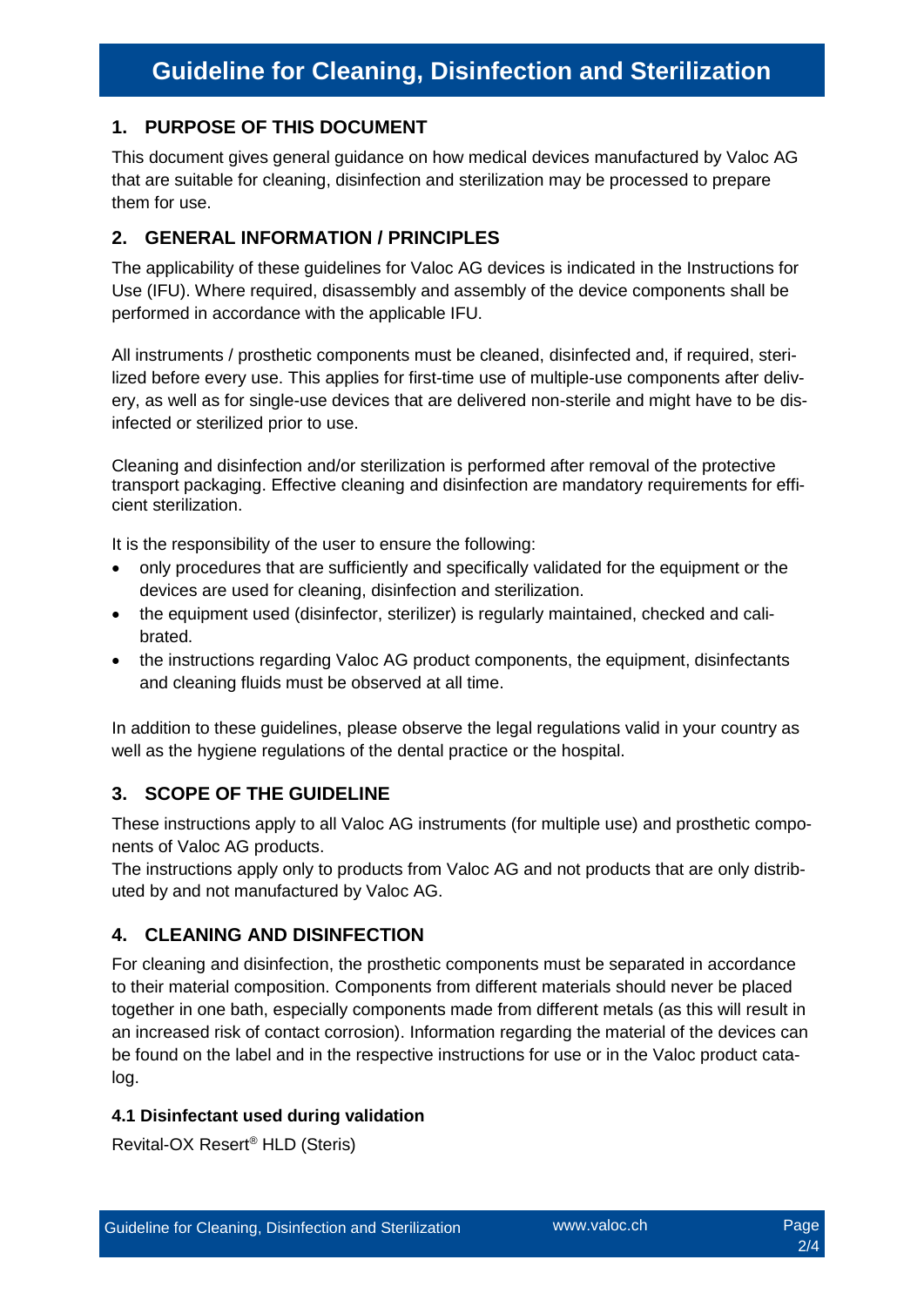# **Guideline for Cleaning, Disinfection and Sterilization**

#### **Notes:**

- If the used disinfectant is not commercially available in your market, use an equivalent one and follow the instructions of the manufacturer.
- Suitability of the alternative disinfectant should be checked by referencing the details from manufacturer and the material of Valoc AG product components.
- Valoc AG does not recommend any specific disinfection agent. However, it is recommended to use disinfectants with approved efficacy (for example VAH/DGHM or FDA approval or CE marking).

#### **4.2 Cleaning / Preparation**

Step 1: Place the device / device components to be disinfected in tap water for 5 minutes.

Step 2: Clean the device / device components by brushing with suitable cleaning brush.

Step 3: Rinse the device / device components under running tap water for 30 seconds.

#### **4.3 Disinfection**

Step 1: Prepare a bath with disinfection solution at the concentration and temperature specified in the manufacturer's instructions. (*The disinfectant solution for validated method of disinfection, Revital-Ox Resert®* from Steris Corporation (REF 4445 AWEC) is a ready-to-use *solution).*

Step 2: Completely immerse the device / device components in the disinfection bath for at least the time specified in the manufacturer's instructions. Ensure that all lumina are filled with the disinfection solution and all surfaces are wetted with it.

*Note: The disinfectant solution Revital-Ox Resert® from Steris Corporation was used according to the manufacturer's instructions during validation and samples were immersed for 8 minutes*.

Step 3: Remove the device / device components from disinfection bath at the end of specified exposure time and rinse the device / device components at least five times (5x) with freshly prepared purified water or sterile water.

Step 4: Dry the device / device components using clean compressed air or single use sterile wipes.

Step 5: Inspect the disinfected device / device components and if necessary (if not to be used immediately), pack in sterilization bags as quickly as possible after removal.

# **5. STERILIZATION**

The sterilization methods listed below may be used for sterilization.

#### **Steam sterilization (fractionated vacuum method)**

Step 1: Seal the devices in suitable autoclave foil / bag.

Step 2: Steam sterilization with fractionated vacuum procedure with at least 3 vacuum steps (with adequate product drying time: at least 20 minutes) with maximum sterilization temperature of 138 °C (280 °F; plus tolerance) in compliance with EN ISO 17665.